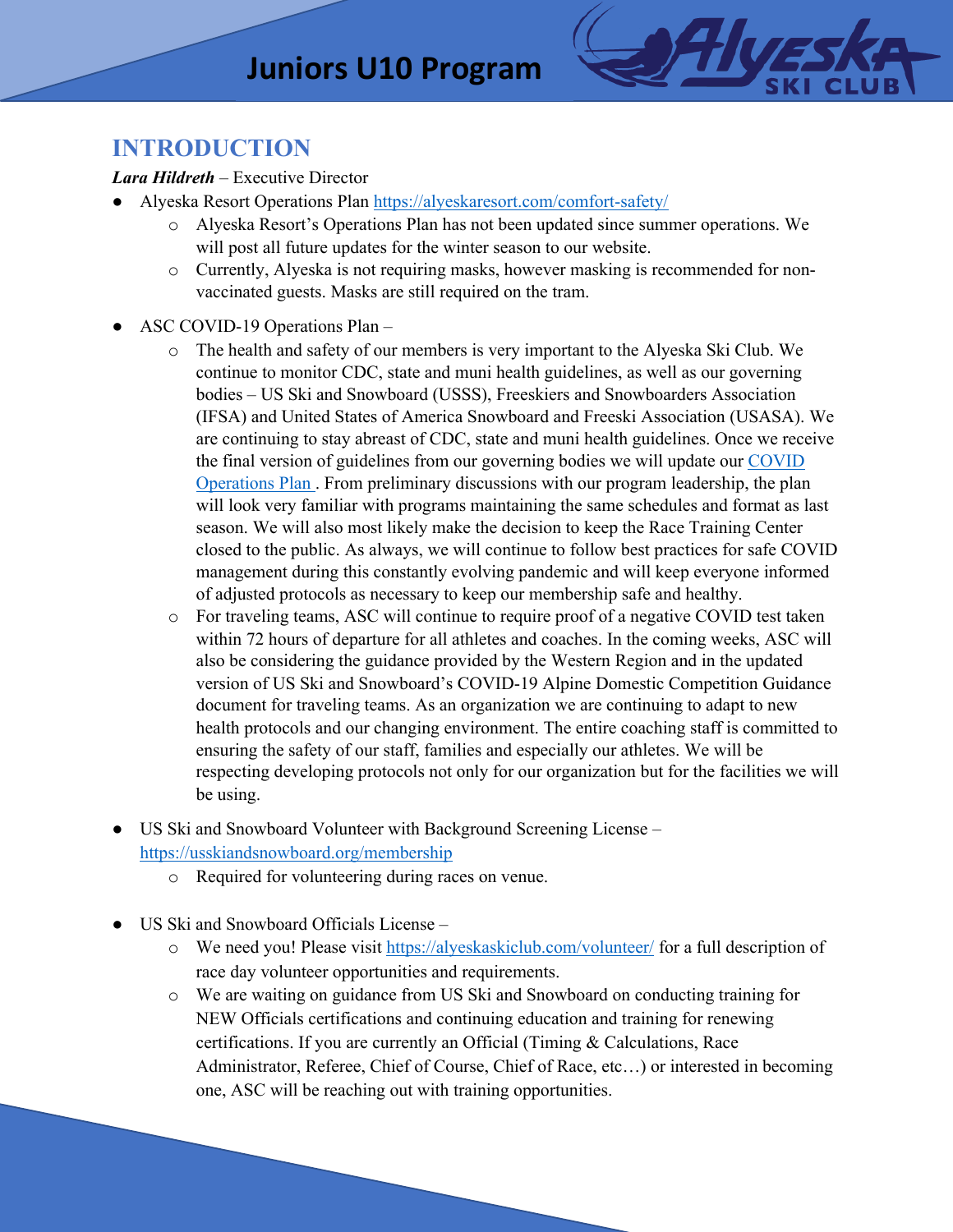### **WHO IS WHO:**

Lara Hildreth, Executive Director Jen Danza, Juniors Program Director Leah Scott, Office Manager and Bookkeeper April Ingrim, U10 Head Coach

> The U10 program is a continuation of skills learned in Mighty Mites. We practice every Saturday and Sunday in Girdwood, but we will probably start the season at Hilltop as they tend to open sooner than Alyeska. Also, we offer an optional add-on of Wednesday night training at Hilltop and Alyeska for Girdwood athletes.

#### **TEAM SNAP**

Team Snap will be the primary form of communication between coaches, parents, and athletes. Schedules, training updates and changes, emails and alerts will all be through Team Snap. Here are a few tips and tricks to using our primary communication platform:

- 1. Parents have complete control of the information in their profile. If emails, phone numbers or addresses have changed, please update your profile. Be sure to click on email and text reminders to receive the latest information from the club.
- 2. If you've moved to a new program, please accept the invitation and reload the Team Snap app on your smart device.
- 3. The calendar on Team Snap will be updated weekly usually by Tuesday morning. Customary event titles can be for instance: SL Training. This means that the athlete needs to present themselves with SL skis and SL gear.
- 4. Any last-minute changes will be sent via Team Snap's alert text. We will try and limit emails sent via Team Snap in order to not overload you with information. Emails sent will be regarding important updates or deadline reminders.
- 5. Team chat SHOULD NOT be used to communicate with coaches. Appropriate uses for this function are if someone is missing gear, giving a heads up if the highway is closed, inviting the entire group to a social event, etc. Please do not use Team Chat for notifying coaches about individual athletes. If there are questions about schedules, races, what the plan is, or whether your athlete will be late for practice, PLEASE CONTACT YOUR COACHES DIRECTLY.
- 6. Alerts are used periodically when coaches relay a changing plan quickly. This typically happens when we have to be adaptive to changing weather and snow conditions. Please ensure you allow alerts in your profile.
- 7. Emails will be the primary form of communication with parents.
- 8. Availability The availability function is a way to communicate if your athlete will or will not be attending practice. This function is really useful to us coaches when trying to plan accordingly and to make sure we will be properly staffed. We used this function last

we group attendance throughout the holiday seasons and over spring break.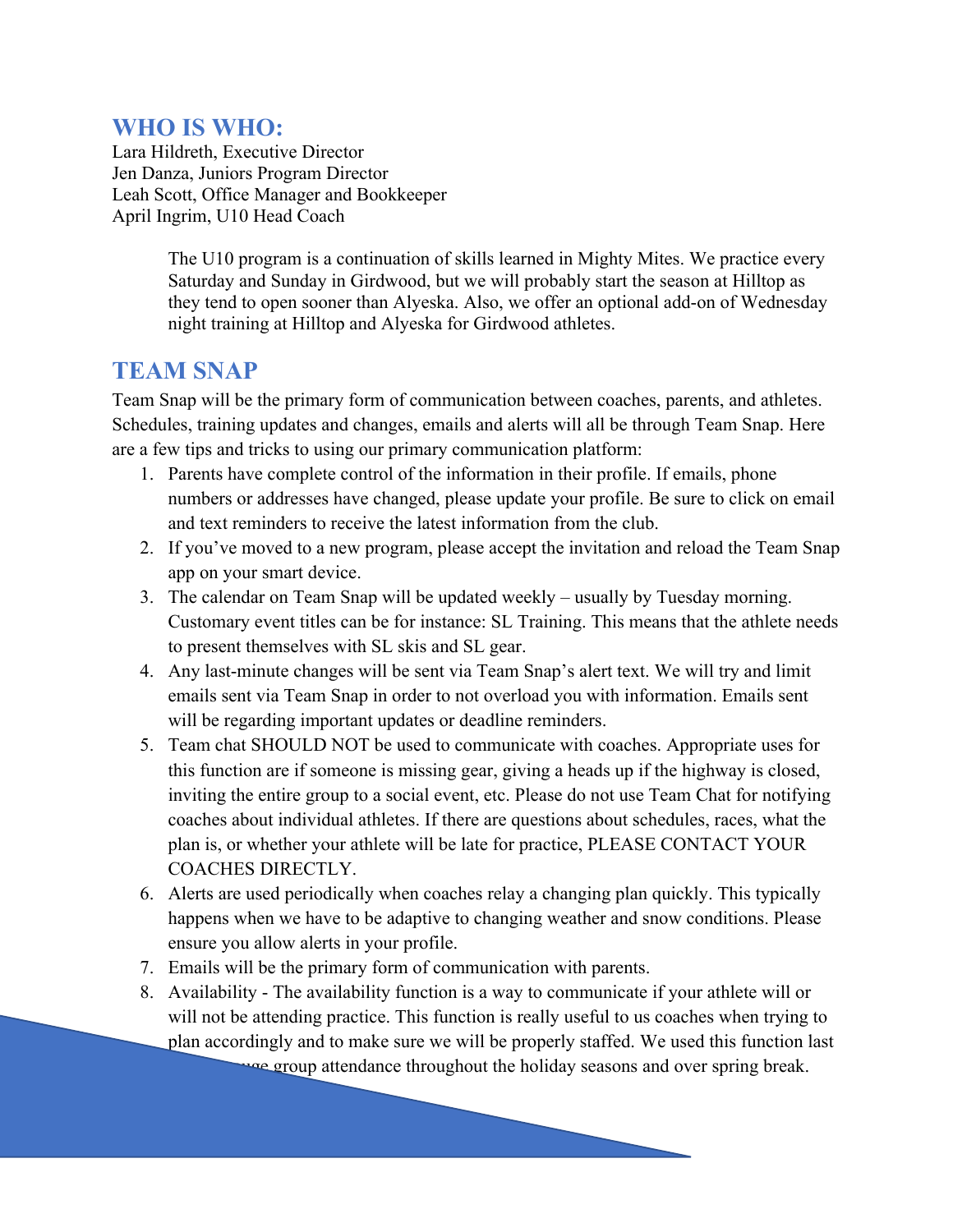#### **COMMUNICATION**

Emails are the best way to communicate with me or other coaches. Please allow 24-48 hours for coaches to respond. Text messages are also good for urgent matters. Please feel free to contact me or assistant coaches. If there is no response, in a day please contact the person once more.

#### **Who to Ask What**:

- $\triangleright$  Overall, Juniors programming and specific U10 inquires and athlete programming. This can include, races, general questions, comments or concerns - **Jennifer Danza, Juniors Program Director**
- Ø Team Snap and/or ASC Website registration **Jennifer Danza, April Ingrim**
- Ø Overall ASC direction (ASC Board and Finance, Development and Alpine Committee decisions); Mighty Mite, Devos, Freeride, and Master's Programming; fundraising initiatives; volunteering; and general questions – **Lara Hildreth, Executive Director**
- Ø Accounting questions **Leah Scott, Office Manager and Bookkeeper**
- Ø Corporate or Individual Sponsorships and General Fundraising **Randee Liles, Director of Development**
- Ø Parent Liaison **Who Would Like to Volunteer**?

#### **Alyeska Ski Club Website** *-* https://alyeskaskiclub.com

- $\triangleright$  Please familiarize yourself with our ASC website. If you missed emails and you can't find information on programs, camps or any other ASC related information, everything can be found on our website.
- $\triangleright$  For those that do not know, you can also make general ASC related payments on our website and you can sell your gear through this link also found on the top red bar of our website: https://www.facebook.com/groups/akskiracingclassifieds

### **Alaska Division Manager-**

*Natalie Osborne*

- $\triangleright$  Manages all Division related business from Academic Team Alaska to awards, to logistics for Western Regionals and other championships.
- $\triangleright$  Please take some time to familiarize yourself with the Alaska Division website: https://alaskaalpine.com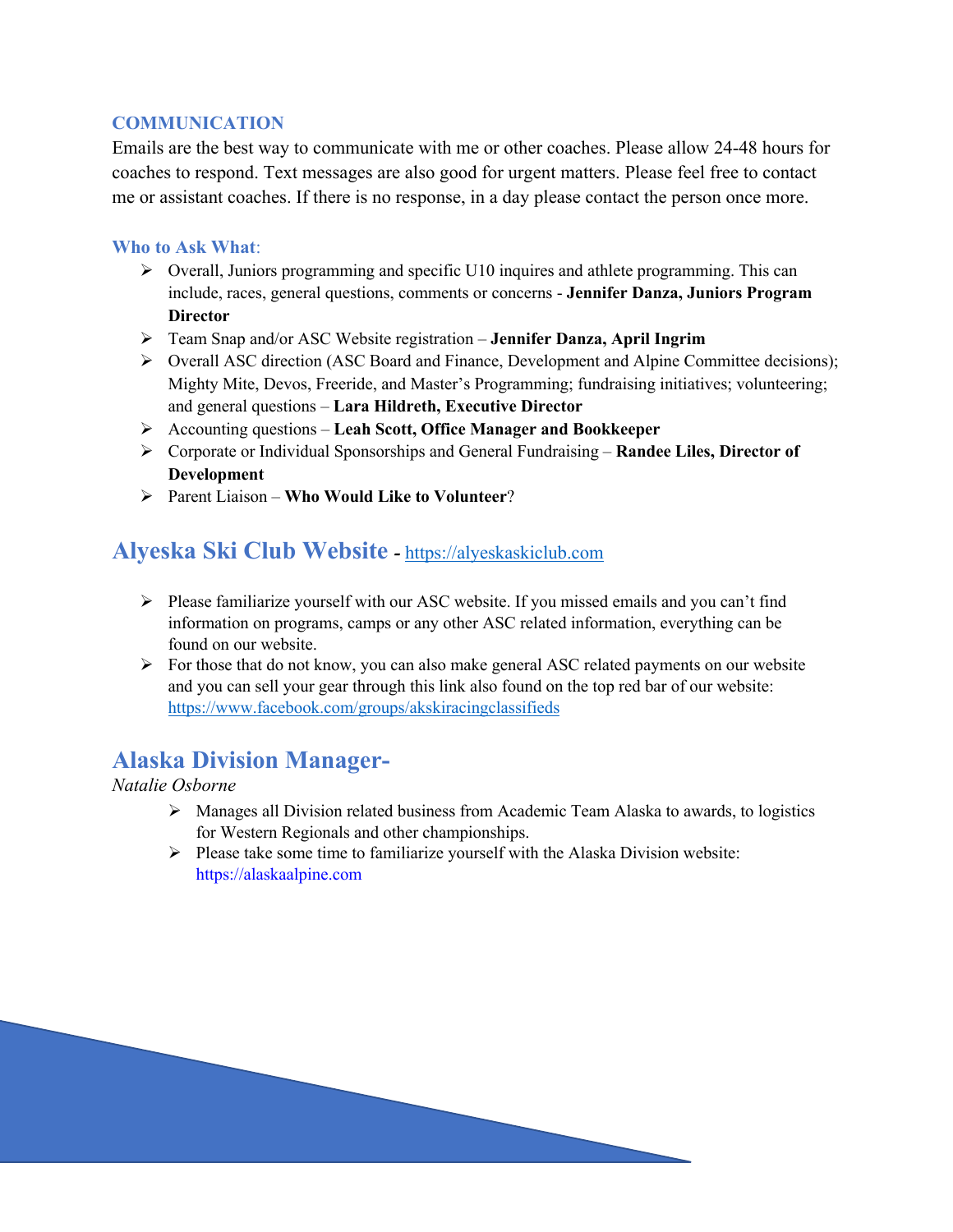# **TIME SCHEDULE**

U10 – Wednesday 3:30pm – 5:30pm (Alyeska) Wednesday 5:30pm – 7:00pm (Hilltop) Saturday 10:30am – 3:30pm Sunday 10:30am – 3:30pm

## **OUR PHILOSOPHY**

Is to put a lot of miles on the kids. We believe that kids this age need straightforward directions and focus on not too many of them at the same time. Some kids learn by feeling and some kids learn by the mechanical implantation of a move/motion. Also, we believe it is pertinent to have fun while we are on the hill in addition to also becoming a versatile skier: jumps, tree trails, powder, terrain park we will do it all.

We try to follow the USSS guidelines for this age group. (Guidelines on USSS Website under "Alpine Training Systems") Broken down by an average of 50 days of training. Which are: Coached Free skiing – 60% - 30 Days Coached Drills – 20% - 10 Days

Coached Gate Training – 10% - 5 Days Competition Simulation  $-10\%$  - 5 Days

### **Athlete Progression**

- **1.** Coaches will focus on progression based on athletes' attendance and personal goals.
- **2.** Every athlete has a different development approach. As coaches we will work hard on providing the best environment possible for each athlete to progress. Therefore, it is very important to let us know any changes of plans as we can help facilitate these changes to best fit the needs of the athlete.

#### **Notes:**

- $\triangleright$  Athletes need to be on time and ready for warmup.
- $\triangleright$  SL training means to be ready to have SL gear on unless instructed differently.
- $\triangleright$  Athletes are responsible for periodically checking Team Snap so that they are aware of what is going on.

### **EQUIPMENT**

As a general rule of principle: ATHLETES are responsible for their gear and equipment. This means that their skis, jackets, pants, and poles make it home at the end of the day. And that their boots, gloves, and goggles are dried out. And, lastly, making sure their skis are tuned and waxed when showing up for training.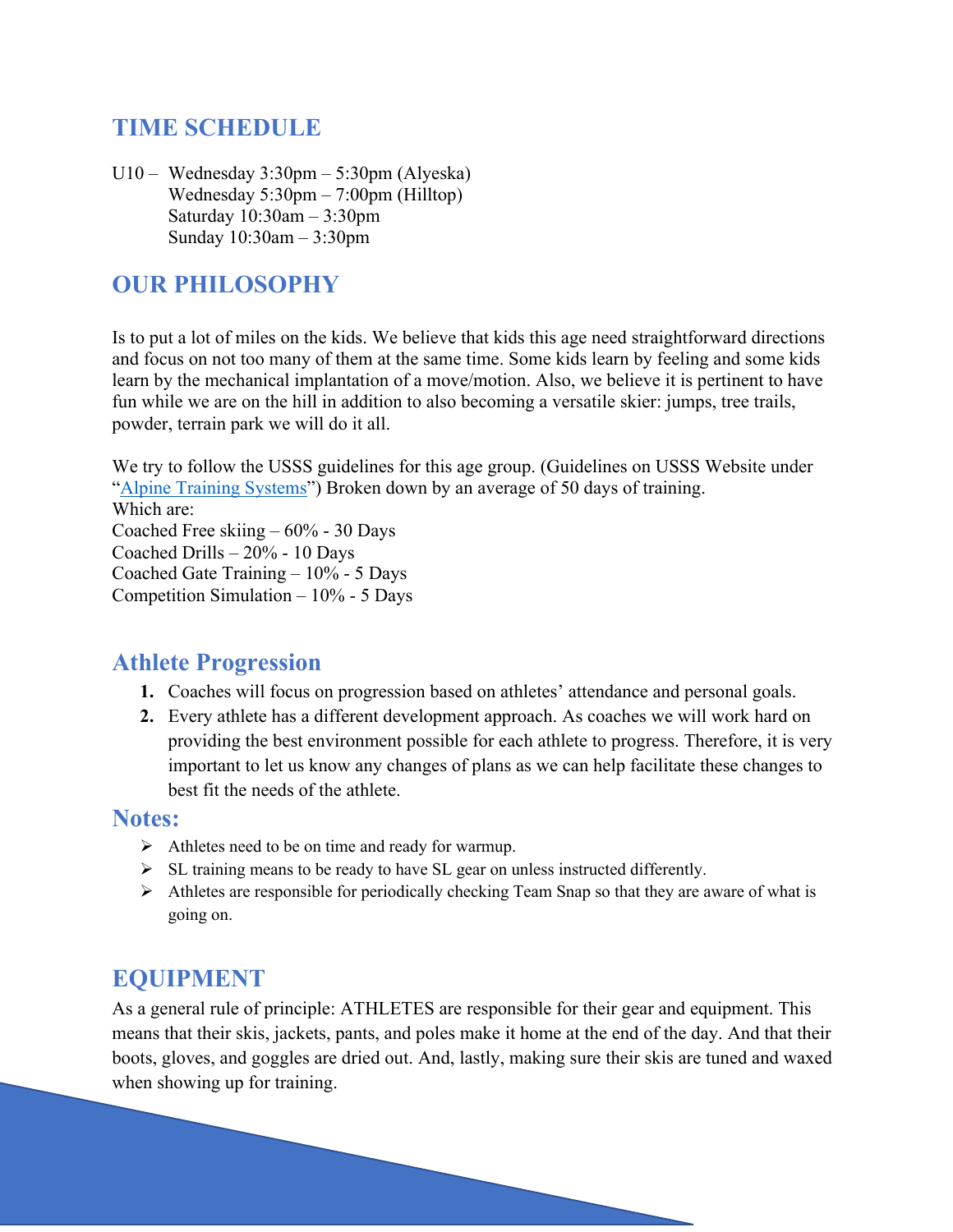- 1. Tuning and general maintenance of skis is extremely important (potentially on a nightly basis, at least weekly).
- 2. **Make sure a coach checks your bindings before the first day on snow**. Sometimes bindings need to be moved completely, which takes more time than simply adjusting the set with one screw.

# **RACES**

We race with the Mighty Mite program in addition to a couple of YSL races and the U10 State Championships with a location to still be determined. All the Mighty Mite races will be staffed, and we will only be staffing 2 of the YSL races.

Staffed YSL Races:  $2/27/2021$  – Location & Event TBD 3/12/2021 – U10 Championships SL/GS/SG Location TBD

View the other race document for all the races that are planned for the season. As well as Team Snap is updated!

# **RESPONSIBILITIES OF THE ATHLETES**

- $\triangleright$  Be on time.
- $\triangleright$  Be respectful to lift attendance/ski patrol and other skiers on the mountain.
- $\triangleright$  Pay attention to slow zones on the mountain.
- $\triangleright$  Follow directions.
- Ø Buddy system means more freedom.
- $\triangleright$  HAVE FUN!
- $\triangleright$  Athletes are required to wear masks at all times if social distancing is not possible. They will be required to wear face coverings in lift lines, on lifts, and inside resort's facility.
- $\triangleright$  Athletes are not allowed in the RTC if not accompanied by a coach.
- $\triangleright$  Athletes are required to practice social distancing when possible.
- Ø Athletes are required to follow ASC and Resort rules in regard to COVID guidance.
- $\triangleright$  Athletes will have warmup breaks as a group accompanied by one coach.

# **RESPONSIBILITIES OF THE PARENTS**

- $\triangleright$  Make sure your athlete is on time.
- $\triangleright$  Communicate with the coaches how things are going (two-way).
- $\triangleright$  Volunteer & Stay involved!